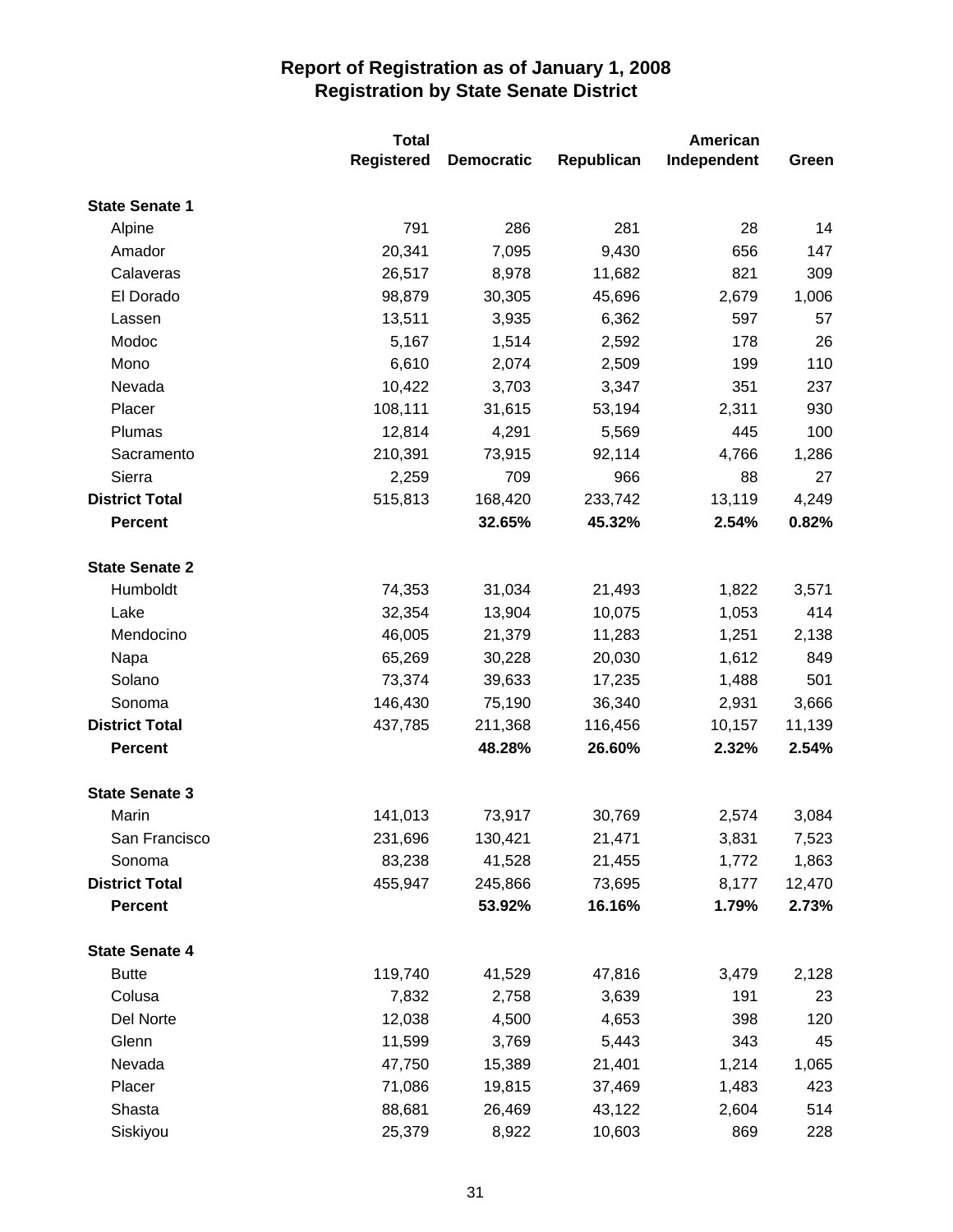|                       |             | Peace and |       | <b>Decline to</b> |  |
|-----------------------|-------------|-----------|-------|-------------------|--|
|                       | Libertarian | Freedom   | Other | <b>State</b>      |  |
| <b>State Senate 1</b> |             |           |       |                   |  |
| Alpine                | 6           | 1         | 2     | 173               |  |
| Amador                | 143         | 32        | 104   | 2,734             |  |
| Calaveras             | 321         | 60        | 106   | 4,240             |  |
| El Dorado             | 672         | 250       | 665   | 17,606            |  |
| Lassen                | 81          | 27        | 61    | 2,391             |  |
| Modoc                 | 33          | 6         | 5     | 813               |  |
| Mono                  | 69          | 23        | 4     | 1,622             |  |
| Nevada                | 120         | 22        | 21    | 2,621             |  |
| Placer                | 765         | 164       | 282   | 18,850            |  |
| Plumas                | 89          | 29        | 26    | 2,265             |  |
| Sacramento            | 1,020       | 676       | 519   | 36,095            |  |
| Sierra                | 24          | 5         | 31    | 409               |  |
| <b>District Total</b> | 3,343       | 1,295     | 1,826 | 89,819            |  |
| <b>Percent</b>        | 0.65%       | 0.25%     | 0.35% | 17.41%            |  |
| <b>State Senate 2</b> |             |           |       |                   |  |
| Humboldt              | 640         | 261       | 245   | 15,287            |  |
| Lake                  | 212         | 129       | 79    | 6,488             |  |
| Mendocino             | 367         | 243       | 272   | 9,072             |  |
| Napa                  | 363         | 155       | 464   | 11,568            |  |
| Solano                | 290         | 178       | 442   | 13,607            |  |
| Sonoma                | 899         | 425       | 819   | 26,160            |  |
| <b>District Total</b> | 2,771       | 1,391     | 2,321 | 82,182            |  |
| <b>Percent</b>        | 0.63%       | 0.32%     | 0.53% | 18.77%            |  |
| <b>State Senate 3</b> |             |           |       |                   |  |
| Marin                 | 751         | 288       | 470   | 29,160            |  |
| San Francisco         | 1,363       | 931       | 577   | 65,579            |  |
| Sonoma                | 482         | 193       | 513   | 15,432            |  |
| <b>District Total</b> | 2,596       | 1,412     | 1,560 | 110,171           |  |
| <b>Percent</b>        | 0.57%       | 0.31%     | 0.34% | 24.16%            |  |
| <b>State Senate 4</b> |             |           |       |                   |  |
| <b>Butte</b>          | 878         | 510       | 960   | 22,440            |  |
| Colusa                | 24          | 24        | 17    | 1,156             |  |
| Del Norte             | 69          | 45        | 118   | 2,135             |  |
| Glenn                 | 37          | 36        | 35    | 1,891             |  |
| Nevada                | 328         | 102       | 206   | 8,045             |  |
| Placer                | 438         | 76        | 128   | 11,254            |  |
| Shasta                | 560         | 234       | 258   | 14,920            |  |
| Siskiyou              | 242         | 64        | 67    | 4,384             |  |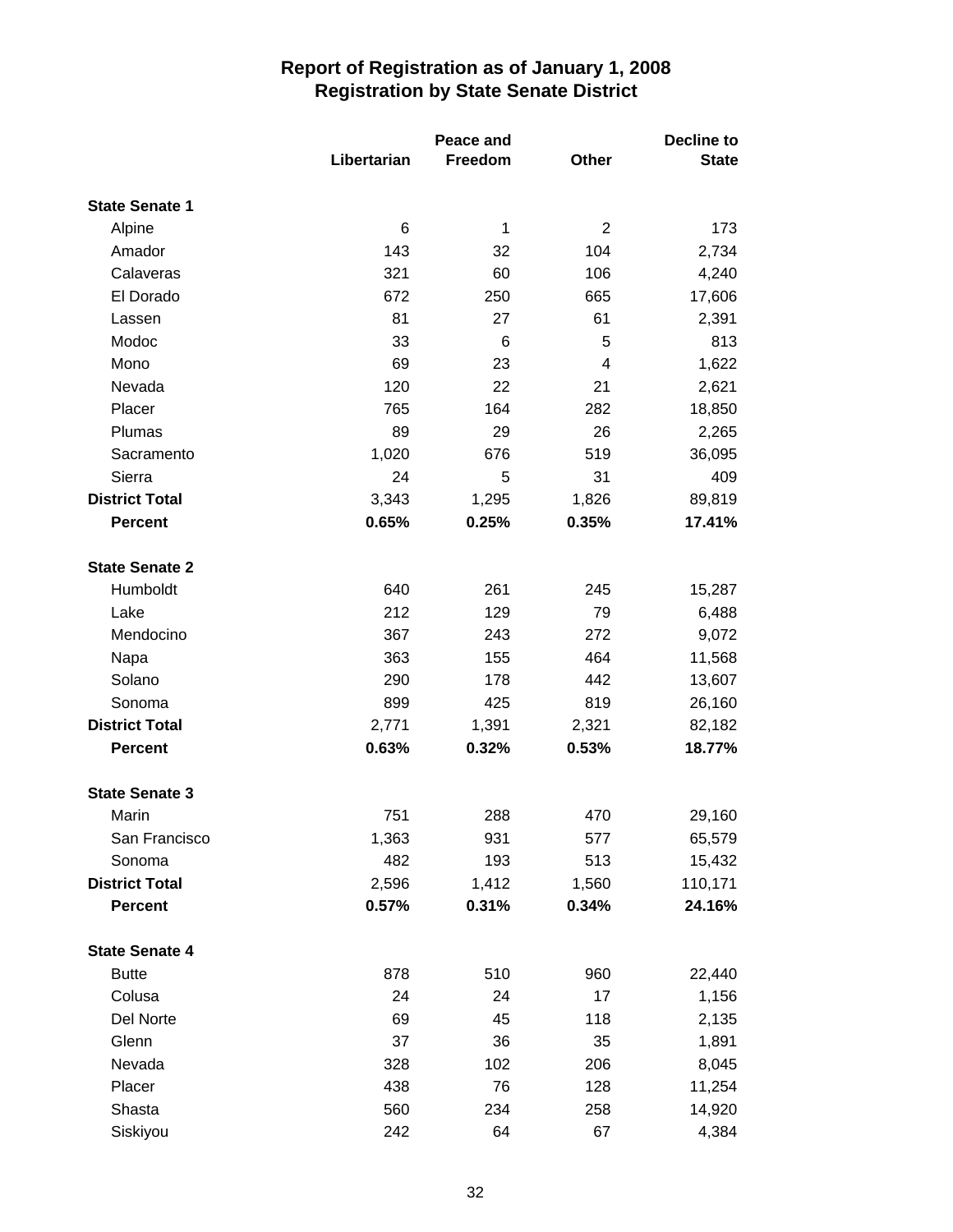|                        | <b>Total</b>      |                   | American   |             |        |
|------------------------|-------------------|-------------------|------------|-------------|--------|
|                        | <b>Registered</b> | <b>Democratic</b> | Republican | Independent | Green  |
| Sutter                 | 38,464            | 12,459            | 18,747     | 910         | 120    |
| Tehama                 | 28,415            | 9,433             | 12,811     | 1,176       | 128    |
| <b>Trinity</b>         | 7,960             | 2,846             | 3,048      | 292         | 133    |
| Yuba                   | 27,493            | 9,355             | 11,322     | 1,072       | 166    |
| <b>District Total</b>  | 486,437           | 157,244           | 220,074    | 14,031      | 5,093  |
| <b>Percent</b>         |                   | 32.33%            | 45.24%     | 2.88%       | 1.05%  |
| <b>State Senate 5</b>  |                   |                   |            |             |        |
| Sacramento             | 27,084            | 12,026            | 8,651      | 578         | 116    |
| San Joaquin            | 171,300           | 80,068            | 60,483     | 3,240       | 596    |
| Solano                 | 93,438            | 41,671            | 29,819     | 2,145       | 347    |
| Yolo                   | 88,790            | 41,497            | 24,300     | 1,865       | 1,350  |
| <b>District Total</b>  | 380,612           | 175,262           | 123,253    | 7,828       | 2,409  |
| <b>Percent</b>         |                   | 46.05%            | 32.38%     | 2.06%       | 0.63%  |
| <b>State Senate 6</b>  |                   |                   |            |             |        |
| Sacramento             | 364,135           | 172,056           | 102,142    | 8,959       | 3,764  |
| <b>District Total</b>  | 364,135           | 172,056           | 102,142    | 8,959       | 3,764  |
| <b>Percent</b>         |                   | 47.25%            | 28.05%     | 2.46%       | 1.03%  |
| <b>State Senate 7</b>  |                   |                   |            |             |        |
| Contra Costa           | 442,416           | 207,298           | 134,353    | 8,841       | 3,491  |
| <b>District Total</b>  | 442,416           | 207,298           | 134,353    | 8,841       | 3,491  |
| <b>Percent</b>         |                   | 46.86%            | 30.37%     | 2.00%       | 0.79%  |
| <b>State Senate 8</b>  |                   |                   |            |             |        |
| San Francisco          | 177,504           | 92,925            | 21,651     | 2,743       | 3,617  |
| San Mateo              | 247,924           | 125,195           | 54,448     | 4,813       | 2,378  |
| <b>District Total</b>  | 425,428           | 218,120           | 76,099     | 7,556       | 5,995  |
| <b>Percent</b>         |                   | 51.27%            | 17.89%     | 1.78%       | 1.41%  |
| <b>State Senate 9</b>  |                   |                   |            |             |        |
| Alameda                | 392,678           | 227,895           | 53,819     | 6,028       | 10,262 |
| Contra Costa           | 29,222            | 20,294            | 2,390      | 456         | 410    |
| <b>District Total</b>  | 421,900           | 248,189           | 56,209     | 6,484       | 10,672 |
| <b>Percent</b>         |                   | 58.83%            | 13.32%     | 1.54%       | 2.53%  |
| <b>State Senate 10</b> |                   |                   |            |             |        |
| Alameda                | 292,981           | 148,807           | 62,033     | 5,461       | 1,983  |
| Santa Clara            | 53,455            | 22,403            | 12,491     | 996         | 238    |
| <b>District Total</b>  | 346,436           | 171,210           | 74,524     | 6,457       | 2,221  |
| <b>Percent</b>         |                   | 49.42%            | 21.51%     | 1.86%       | 0.64%  |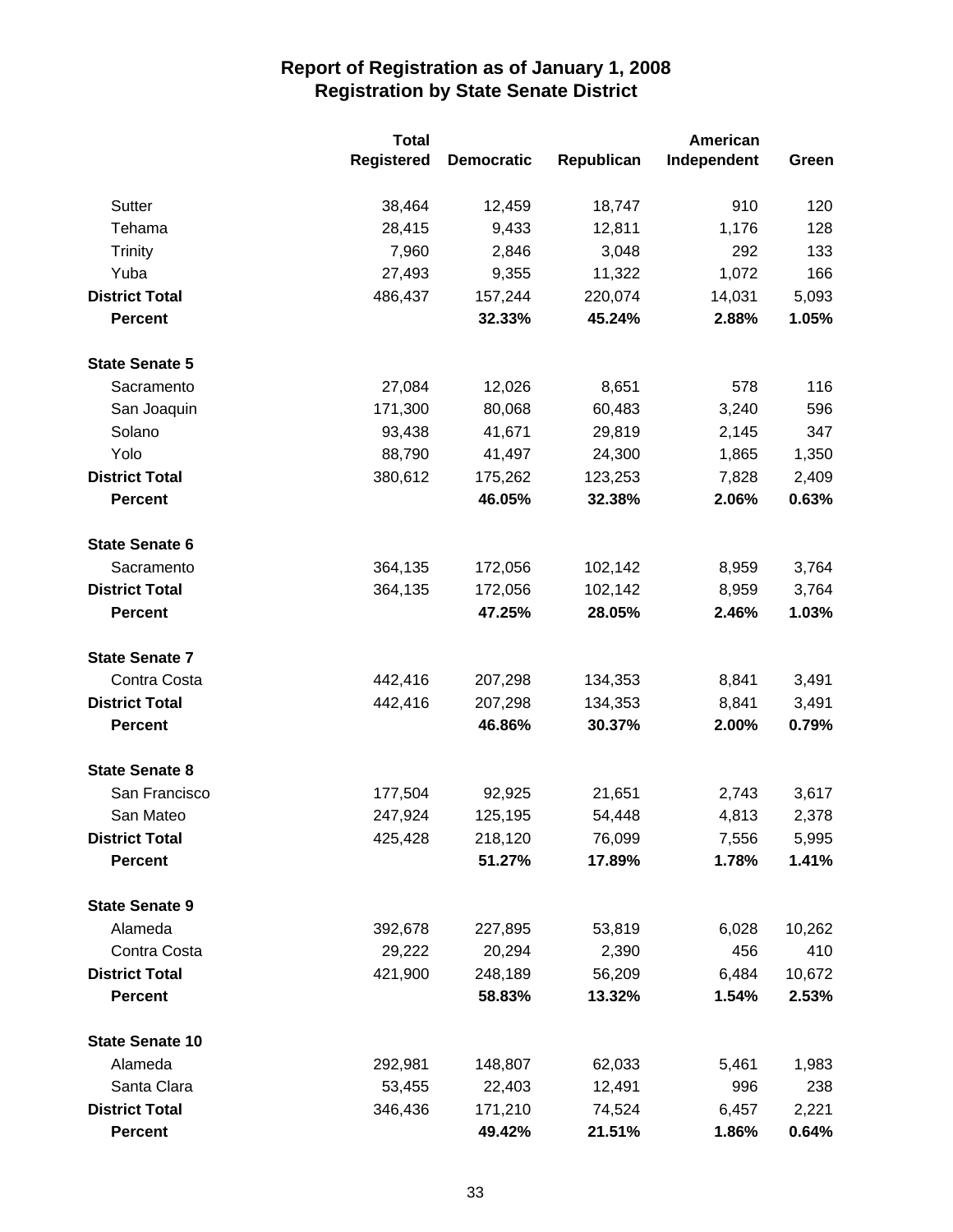|                        |             | Peace and |       |              |
|------------------------|-------------|-----------|-------|--------------|
|                        | Libertarian | Freedom   | Other | <b>State</b> |
| Sutter                 | 167         | 106       | 156   | 5,799        |
| Tehama                 | 211         | 94        | 129   | 4,433        |
| <b>Trinity</b>         | 75          | 35        | 108   | 1,423        |
| Yuba                   | 151         | 106       | 55    | 5,266        |
| <b>District Total</b>  | 3,180       | 1,432     | 2,237 | 83,146       |
| <b>Percent</b>         | 0.65%       | 0.29%     | 0.46% | 17.09%       |
| <b>State Senate 5</b>  |             |           |       |              |
| Sacramento             | 80          | 85        | 56    | 5,492        |
| San Joaquin            | 546         | 564       | 1,188 | 24,615       |
| Solano                 | 372         | 179       | 498   | 18,407       |
| Yolo                   | 414         | 432       | 763   | 18,169       |
| <b>District Total</b>  | 1,412       | 1,260     | 2,505 | 66,683       |
| <b>Percent</b>         | 0.37%       | 0.33%     | 0.66% | 17.52%       |
| <b>State Senate 6</b>  |             |           |       |              |
| Sacramento             | 1,882       | 2,832     | 1,100 | 71,400       |
| <b>District Total</b>  | 1,882       | 2,832     | 1,100 | 71,400       |
| <b>Percent</b>         | 0.52%       | 0.78%     | 0.30% | 19.61%       |
| <b>State Senate 7</b>  |             |           |       |              |
| Contra Costa           | 2,021       | 897       | 3,155 | 82,360       |
| <b>District Total</b>  | 2,021       | 897       | 3,155 | 82,360       |
| <b>Percent</b>         | 0.46%       | 0.20%     | 0.71% | 18.62%       |
| <b>State Senate 8</b>  |             |           |       |              |
| San Francisco          | 822         | 586       | 440   | 54,720       |
| San Mateo              | 1,041       | 593       | 871   | 58,585       |
| <b>District Total</b>  | 1,863       | 1,179     | 1,311 | 113,305      |
| <b>Percent</b>         | 0.44%       | 0.28%     | 0.31% | 26.63%       |
| <b>State Senate 9</b>  |             |           |       |              |
| Alameda                | 1,718       | 1,979     | 3,200 | 87,777       |
| Contra Costa           | 96          | 163       | 246   | 5,167        |
| <b>District Total</b>  | 1,814       | 2,142     | 3,446 | 92,944       |
| <b>Percent</b>         | 0.43%       | 0.51%     | 0.82% | 22.03%       |
| <b>State Senate 10</b> |             |           |       |              |
| Alameda                | 1,240       | 889       | 2,274 | 70,294       |
| Santa Clara            | 226         | 179       | 158   | 16,764       |
| <b>District Total</b>  | 1,466       | 1,068     | 2,432 | 87,058       |
| <b>Percent</b>         | 0.42%       | 0.31%     | 0.70% | 25.13%       |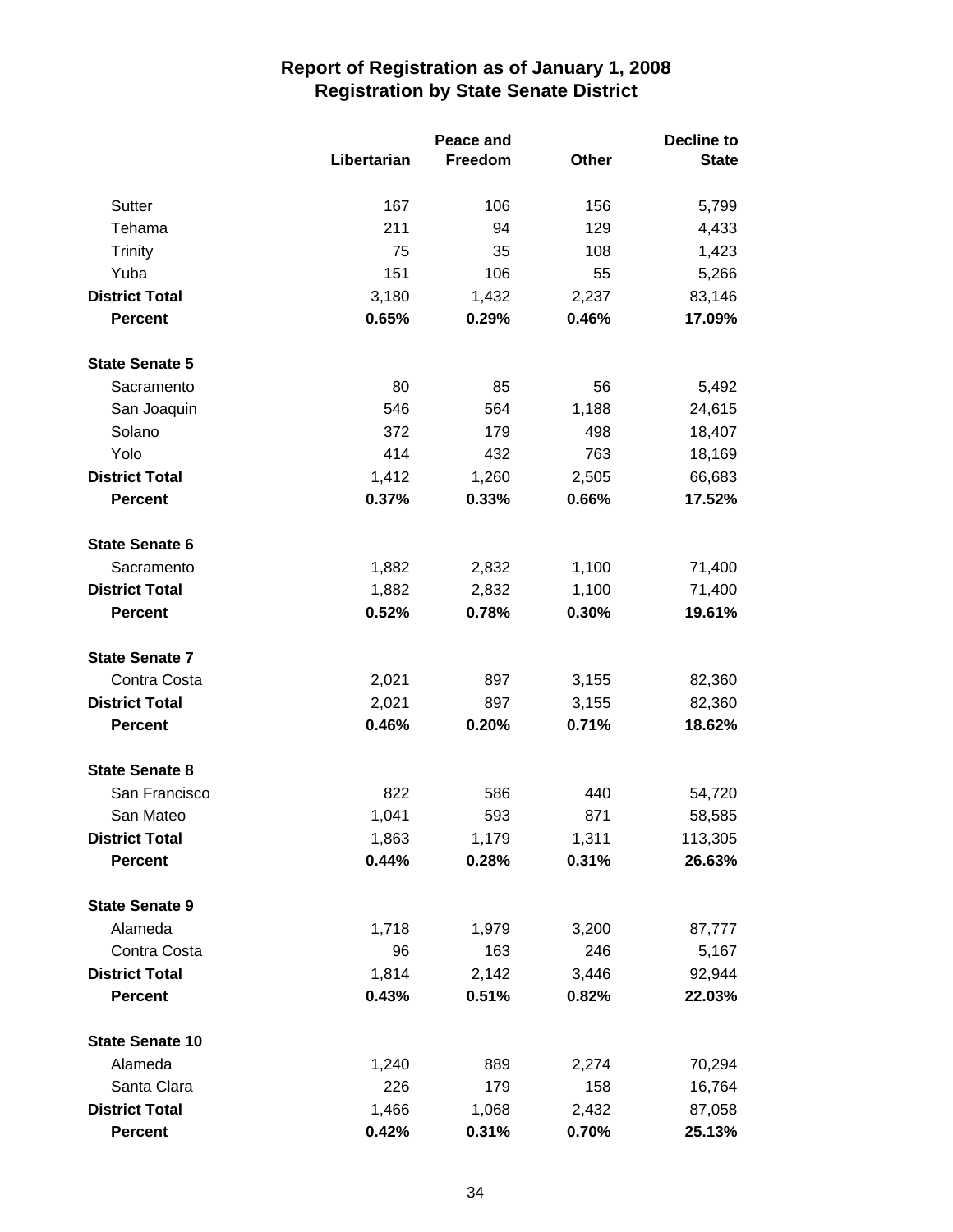|                        | <b>Total</b>      |                   | American   |             |       |
|------------------------|-------------------|-------------------|------------|-------------|-------|
|                        | <b>Registered</b> | <b>Democratic</b> | Republican | Independent | Green |
|                        |                   |                   |            |             |       |
| <b>State Senate 11</b> |                   |                   |            |             |       |
| San Mateo              | 103,635           | 49,638            | 28,661     | 1,808       | 1,039 |
| Santa Clara            | 237,001           | 106,682           | 65,609     | 4,067       | 1,873 |
| Santa Cruz             | 81,451            | 44,696            | 13,082     | 1,513       | 3,211 |
| <b>District Total</b>  | 422,087           | 201,016           | 107,352    | 7,388       | 6,123 |
| <b>Percent</b>         |                   | 47.62%            | 25.43%     | 1.75%       | 1.45% |
| <b>State Senate 12</b> |                   |                   |            |             |       |
| Madera                 | 19,588            | 8,157             | 7,969      | 357         | 52    |
| Merced                 | 87,726            | 39,530            | 34,912     | 1,735       | 271   |
| Monterey               | 55,830            | 30,578            | 14,354     | 961         | 219   |
| San Benito             | 23,311            | 10,497            | 7,761      | 546         | 145   |
| Stanislaus             | 133,918           | 57,623            | 51,198     | 3,145       | 589   |
| <b>District Total</b>  | 320,373           | 146,385           | 116,194    | 6,744       | 1,276 |
| <b>Percent</b>         |                   | 45.69%            | 36.27%     | 2.11%       | 0.40% |
| <b>State Senate 13</b> |                   |                   |            |             |       |
| Santa Clara            | 284,512           | 138,359           | 63,071     | 5,212       | 2,224 |
| <b>District Total</b>  | 284,512           | 138,359           | 63,071     | 5,212       | 2,224 |
| <b>Percent</b>         |                   | 48.63%            | 22.17%     | 1.83%       | 0.78% |
| <b>State Senate 14</b> |                   |                   |            |             |       |
| Fresno                 | 231,479           | 77,780            | 115,027    | 4,353       | 1,214 |
| Madera                 | 29,970            | 8,600             | 15,966     | 744         | 169   |
| Mariposa               | 11,030            | 3,469             | 5,105      | 364         | 134   |
| San Joaquin            | 70,183            | 22,031            | 36,500     | 1,483       | 231   |
| <b>Stanislaus</b>      | 75,294            | 26,551            | 34,666     | 1,774       | 255   |
| Tuolumne               | 31,306            | 11,170            | 13,650     | 951         | 280   |
| <b>District Total</b>  | 449,262           | 149,601           | 220,914    | 9,669       | 2,283 |
| <b>Percent</b>         |                   | 33.30%            | 49.17%     | 2.15%       | 0.51% |
| <b>State Senate 15</b> |                   |                   |            |             |       |
| Monterey               | 84,032            | 37,251            | 27,557     | 1,817       | 973   |
| San Luis Obispo        | 144,372           | 50,850            | 60,582     | 3,521       | 1,773 |
| Santa Barbara          | 38,882            | 14,821            | 16,115     | 865         | 124   |
| Santa Clara            | 104,761           | 39,311            | 38,992     | 1,824       | 585   |
| Santa Cruz             | 52,458            | 26,711            | 13,664     | 901         | 865   |
| <b>District Total</b>  | 424,505           | 168,944           | 156,910    | 8,928       | 4,320 |
| <b>Percent</b>         |                   | 39.80%            | 36.96%     | 2.10%       | 1.02% |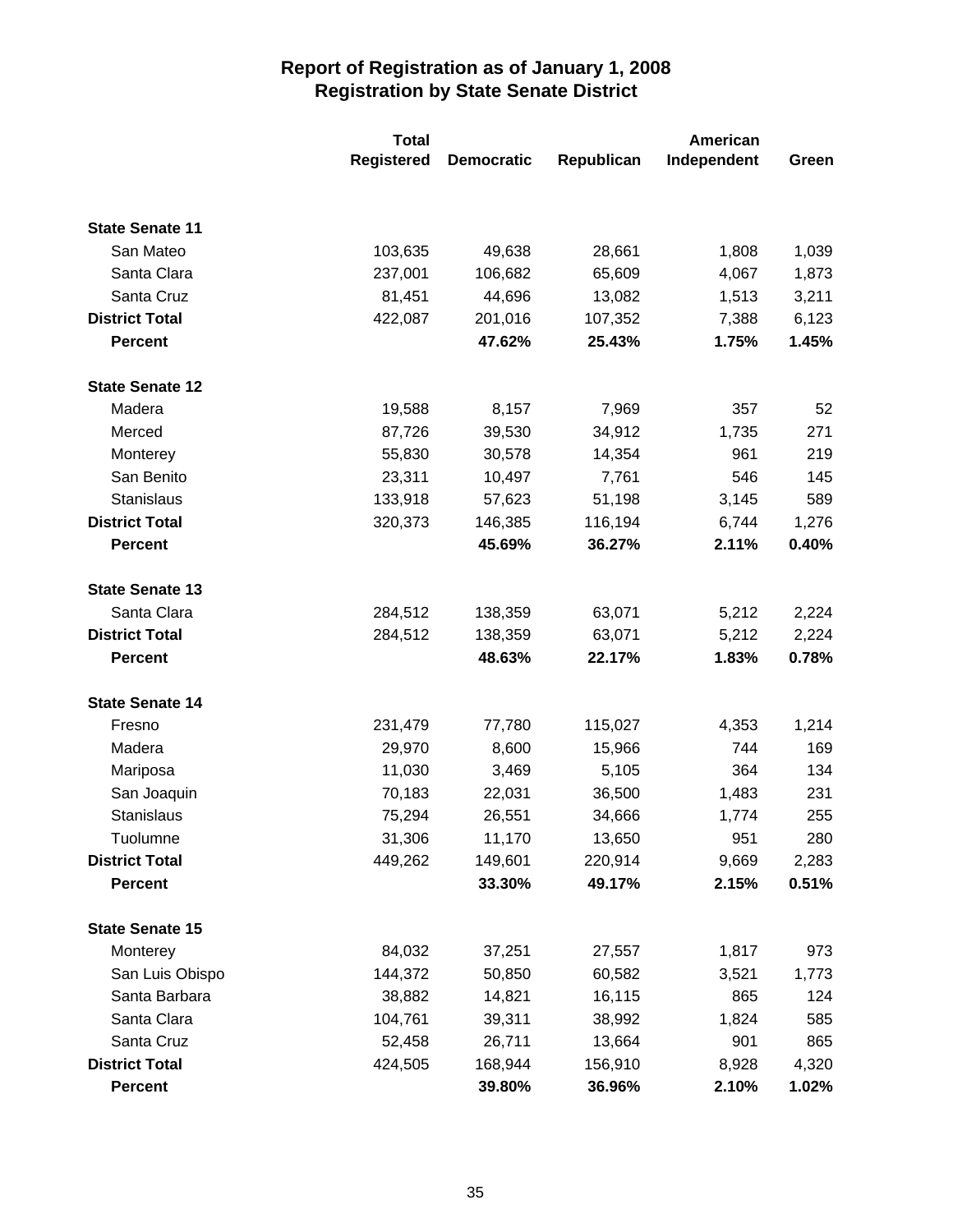|                        |             | Peace and |              |              |
|------------------------|-------------|-----------|--------------|--------------|
|                        | Libertarian | Freedom   | <b>Other</b> | <b>State</b> |
|                        |             |           |              |              |
| <b>State Senate 11</b> |             |           |              |              |
| San Mateo              | 553         | 250       | 344          | 21,342       |
| Santa Clara            | 1,367       | 434       | 689          | 56,280       |
| Santa Cruz             | 786         | 262       | 718          | 17,183       |
| <b>District Total</b>  | 2,706       | 946       | 1,751        | 94,805       |
| <b>Percent</b>         | 0.64%       | 0.22%     | 0.41%        | 22.46%       |
| <b>State Senate 12</b> |             |           |              |              |
| Madera                 | 55          | 52        | 96           | 2,850        |
| Merced                 | 233         | 186       | 166          | 10,693       |
| Monterey               | 181         | 191       | 142          | 9,204        |
| San Benito             | 111         | 62        | 94           | 4,095        |
| <b>Stanislaus</b>      | 567         | 648       | 1,252        | 18,896       |
| <b>District Total</b>  | 1,147       | 1,139     | 1,750        | 45,738       |
| <b>Percent</b>         | 0.36%       | 0.36%     | 0.55%        | 14.28%       |
| <b>State Senate 13</b> |             |           |              |              |
| Santa Clara            | 1,660       | 906       | 845          | 72,235       |
| <b>District Total</b>  | 1,660       | 906       | 845          | 72,235       |
| <b>Percent</b>         | 0.58%       | 0.32%     | 0.30%        | 25.39%       |
| <b>State Senate 14</b> |             |           |              |              |
| Fresno                 | 882         | 392       | 2,376        | 29,455       |
| Madera                 | 156         | 42        | 148          | 4,145        |
| Mariposa               | 72          | 23        | 113          | 1,750        |
| San Joaquin            | 283         | 150       | 503          | 9,002        |
| Stanislaus             | 286         | 229       | 690          | 10,843       |
| Tuolumne               | 205         | 73        | 129          | 4,848        |
| <b>District Total</b>  | 1,884       | 909       | 3,959        | 60,043       |
| <b>Percent</b>         | 0.42%       | 0.20%     | 0.88%        | 13.36%       |
| <b>State Senate 15</b> |             |           |              |              |
| Monterey               | 394         | 183       | 227          | 15,630       |
| San Luis Obispo        | 954         | 277       | 1,726        | 24,689       |
| Santa Barbara          | 177         | 86        | 386          | 6,308        |
| Santa Clara            | 504         | 146       | 268          | 23,131       |
| Santa Cruz             | 362         | 154       | 400          | 9,401        |
| <b>District Total</b>  | 2,391       | 846       | 3,007        | 79,159       |
| Percent                | 0.56%       | 0.20%     | 0.71%        | 18.65%       |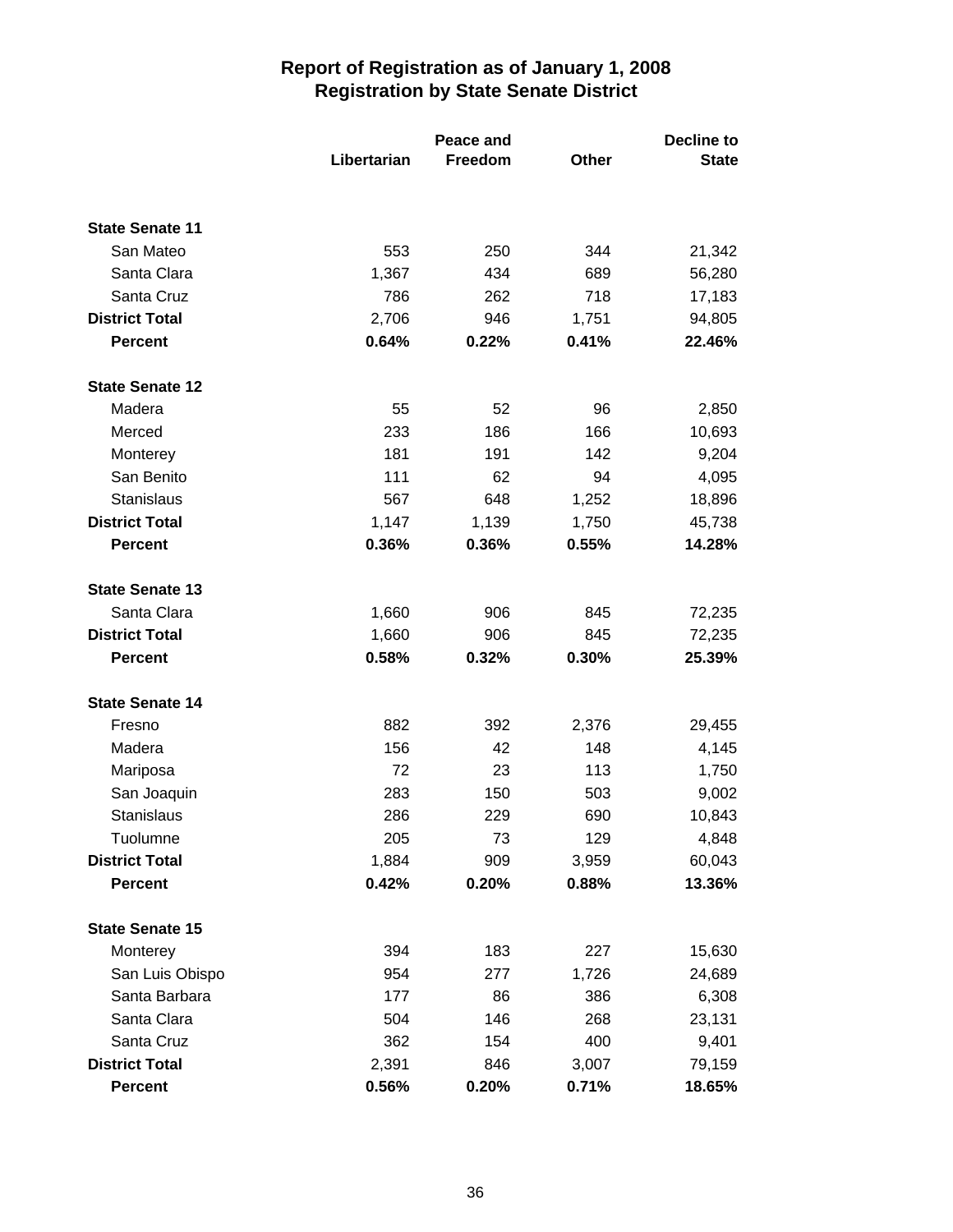|                        | <b>Total</b>      | <b>American</b>   |                |             |       |
|------------------------|-------------------|-------------------|----------------|-------------|-------|
|                        | <b>Registered</b> | <b>Democratic</b> | Republican     | Independent | Green |
| <b>State Senate 16</b> |                   |                   |                |             |       |
| Fresno                 | 115,460           | 58,675            | 38,060         | 2,008       | 469   |
| Kern                   | 59,851            | 34,658            | 16,099         | 1,169       | 91    |
| Kings                  | 45,489            | 16,685            | 21,671         | 914         | 105   |
| Tulare                 | 24,701            | 10,770            | 9,762          | 479         | 56    |
| <b>District Total</b>  | 245,501           | 120,788           | 85,592         | 4,570       | 721   |
| <b>Percent</b>         |                   | 49.20%            | 34.86%         | 1.86%       | 0.29% |
| <b>State Senate 17</b> |                   |                   |                |             |       |
| Kern                   | 4                 | 1                 | $\overline{2}$ | 1           | 0     |
| Los Angeles            | 287,895           | 103,940           | 121,500        | 6,784       | 1,219 |
| San Bernardino         | 119,086           | 38,872            | 54,209         | 3,927       | 366   |
| Ventura                | 20,151            | 10,018            | 5,826          | 443         | 151   |
| <b>District Total</b>  | 427,136           | 152,831           | 181,537        | 11,155      | 1,736 |
| <b>Percent</b>         |                   | 35.78%            | 42.50%         | 2.61%       | 0.41% |
| <b>State Senate 18</b> |                   |                   |                |             |       |
| Inyo                   | 9,795             | 3,172             | 4,447          | 290         | 96    |
| Kern                   | 217,158           | 63,383            | 113,860        | 6,249       | 626   |
| San Bernardino         | 51,928            | 17,919            | 20,747         | 2,125       | 249   |
| Tulare                 | 108,816           | 34,874            | 53,416         | 2,682       | 453   |
| <b>District Total</b>  | 387,697           | 119,348           | 192,470        | 11,346      | 1,424 |
| <b>Percent</b>         |                   | 30.78%            | 49.64%         | 2.93%       | 0.37% |
| <b>State Senate 19</b> |                   |                   |                |             |       |
| Los Angeles            | 35,258            | 11,024            | 16,651         | 721         | 135   |
| Santa Barbara          | 139,834           | 57,877            | 46,282         | 2,937       | 2,003 |
| Ventura                | 290,412           | 100,387           | 124,211        | 6,147       | 2,273 |
| <b>District Total</b>  | 465,504           | 169,288           | 187,144        | 9,805       | 4,411 |
| <b>Percent</b>         |                   | 36.37%            | 40.20%         | 2.11%       | 0.95% |
| <b>State Senate 20</b> |                   |                   |                |             |       |
| Los Angeles            | 261,457           | 137,966           | 57,960         | 5,019       | 1,568 |
| <b>District Total</b>  | 261,457           | 137,966           | 57,960         | 5,019       | 1,568 |
| <b>Percent</b>         |                   | 52.77%            | 22.17%         | 1.92%       | 0.60% |
| <b>State Senate 21</b> |                   |                   |                |             |       |
| Los Angeles            | 408,836           | 186,794           | 115,650        | 6,812       | 3,501 |
| <b>District Total</b>  | 408,836           | 186,794           | 115,650        | 6,812       | 3,501 |
| <b>Percent</b>         |                   | 45.69%            | 28.29%         | 1.67%       | 0.86% |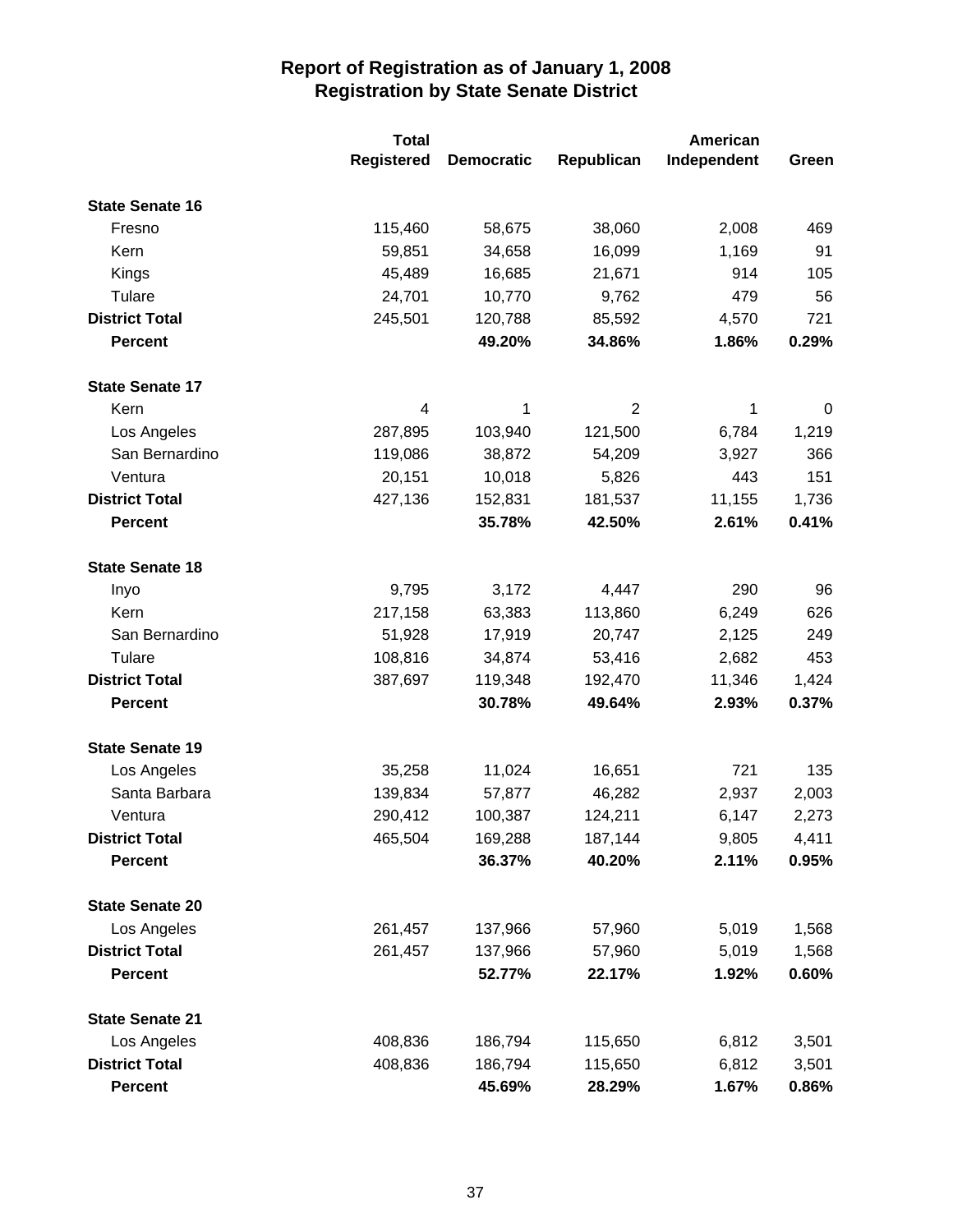|                        |             | Peace and      |              |              |
|------------------------|-------------|----------------|--------------|--------------|
|                        | Libertarian | <b>Freedom</b> | <b>Other</b> | <b>State</b> |
| <b>State Senate 16</b> |             |                |              |              |
| Fresno                 | 381         | 354            | 1,142        | 14,371       |
| Kern                   | 184         | 219            | 147          | 7,284        |
| Kings                  | 149         | 36             | 380          | 5,549        |
| Tulare                 | 83          | 81             | 57           | 3,413        |
| <b>District Total</b>  | 797         | 690            | 1,726        | 30,617       |
| <b>Percent</b>         | 0.32%       | 0.28%          | 0.70%        | 12.47%       |
| <b>State Senate 17</b> |             |                |              |              |
| Kern                   | 0           | 0              | 0            | 0            |
| Los Angeles            | 1,479       | 744            | 2,329        | 49,900       |
| San Bernardino         | 699         | 358            | 696          | 19,959       |
| Ventura                | 118         | 59             | 226          | 3,310        |
| <b>District Total</b>  | 2,296       | 1,161          | 3,251        | 73,169       |
| <b>Percent</b>         | 0.54%       | 0.27%          | 0.76%        | 17.13%       |
| <b>State Senate 18</b> |             |                |              |              |
| Inyo                   | 66          | 23             | 58           | 1,643        |
| Kern                   | 1,103       | 364            | 418          | 31,155       |
| San Bernardino         | 356         | 143            | 335          | 10,054       |
| Tulare                 | 405         | 252            | 278          | 16,456       |
| <b>District Total</b>  | 1,930       | 782            | 1,089        | 59,308       |
| <b>Percent</b>         | 0.50%       | 0.20%          | 0.28%        | 15.30%       |
| <b>State Senate 19</b> |             |                |              |              |
| Los Angeles            | 148         | 55             | 255          | 6,269        |
| Santa Barbara          | 885         | 297            | 1,561        | 27,992       |
| Ventura                | 1,654       | 525            | 3,002        | 52,213       |
| <b>District Total</b>  | 2,687       | 877            | 4,818        | 86,474       |
| <b>Percent</b>         | 0.58%       | 0.19%          | 1.04%        | 18.58%       |
| <b>State Senate 20</b> |             |                |              |              |
| Los Angeles            | 1,310       | 1,676          | 2,140        | 53,818       |
| <b>District Total</b>  | 1,310       | 1,676          | 2,140        | 53,818       |
| <b>Percent</b>         | 0.50%       | 0.64%          | 0.82%        | 20.58%       |
| <b>State Senate 21</b> |             |                |              |              |
| Los Angeles            | 2,178       | 1,818          | 3,480        | 88,603       |
| <b>District Total</b>  | 2,178       | 1,818          | 3,480        | 88,603       |
| <b>Percent</b>         | 0.53%       | 0.44%          | 0.85%        | 21.67%       |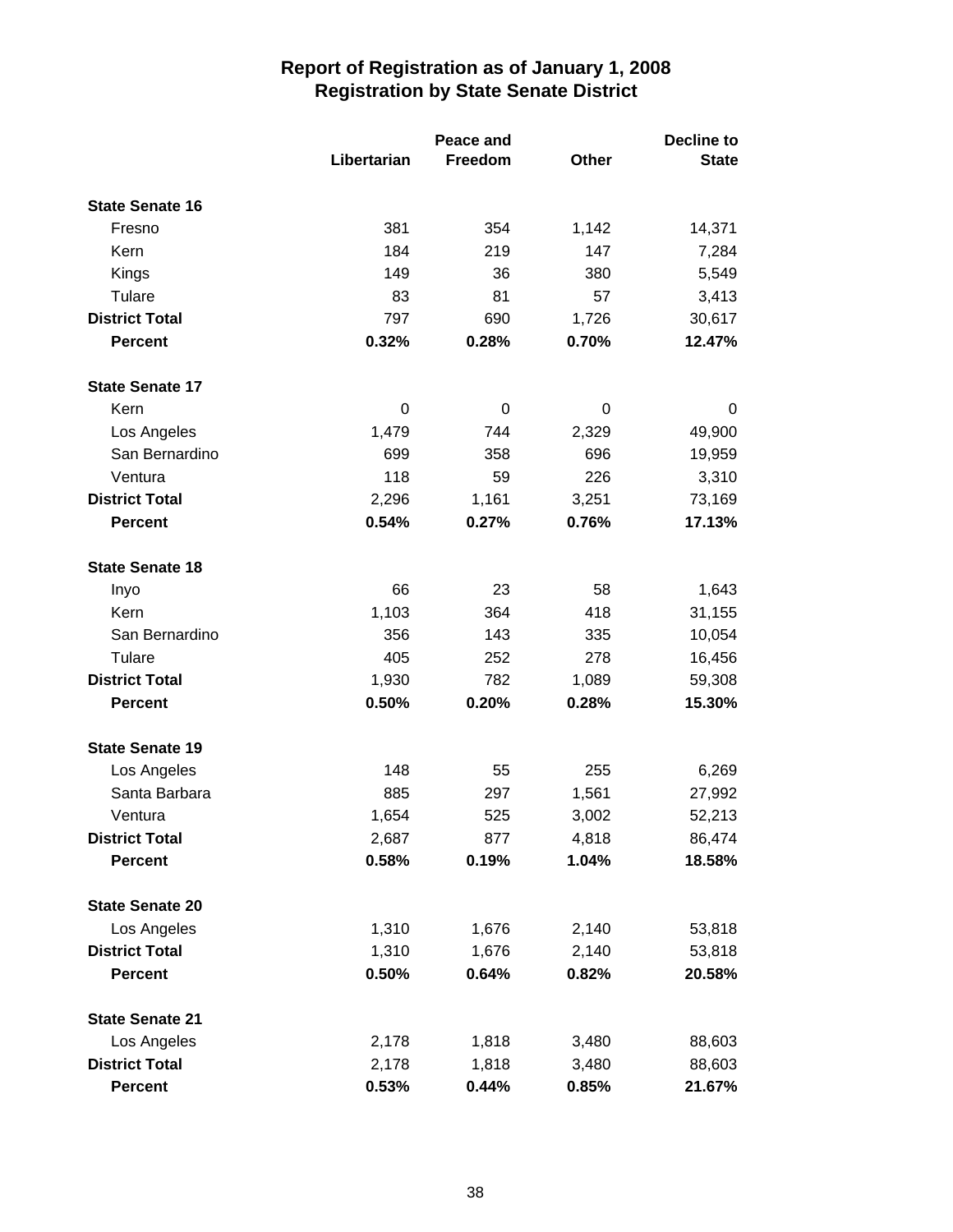|                        | <b>Total</b>      |                   |            | <b>American</b> |       |
|------------------------|-------------------|-------------------|------------|-----------------|-------|
|                        | <b>Registered</b> | <b>Democratic</b> | Republican | Independent     | Green |
| <b>State Senate 22</b> |                   |                   |            |                 |       |
| Los Angeles            | 222,039           | 126,497           | 37,041     | 3,443           | 1,738 |
| <b>District Total</b>  | 222,039           | 126,497           | 37,041     | 3,443           | 1,738 |
| <b>Percent</b>         |                   | 56.97%            | 16.68%     | 1.55%           | 0.78% |
| <b>State Senate 23</b> |                   |                   |            |                 |       |
| Los Angeles            | 393,466           | 196,595           | 98,261     | 6,418           | 3,354 |
| Ventura                | 67,938            | 34,710            | 17,394     | 1,279           | 368   |
| <b>District Total</b>  | 461,404           | 231,305           | 115,655    | 7,697           | 3,722 |
| <b>Percent</b>         |                   | 50.13%            | 25.07%     | 1.67%           | 0.81% |
| <b>State Senate 24</b> |                   |                   |            |                 |       |
| Los Angeles            | 290,810           | 151,051           | 67,520     | 4,938           | 1,184 |
| <b>District Total</b>  | 290,810           | 151,051           | 67,520     | 4,938           | 1,184 |
| <b>Percent</b>         |                   | 51.94%            | 23.22%     | 1.70%           | 0.41% |
| <b>State Senate 25</b> |                   |                   |            |                 |       |
| Los Angeles            | 339,554           | 200,712           | 68,697     | 5,472           | 1,329 |
| <b>District Total</b>  | 339,554           | 200,712           | 68,697     | 5,472           | 1,329 |
| <b>Percent</b>         |                   | 59.11%            | 20.23%     | 1.61%           | 0.39% |
| <b>State Senate 26</b> |                   |                   |            |                 |       |
| Los Angeles            | 350,634           | 223,760           | 43,086     | 5,454           | 2,688 |
| <b>District Total</b>  | 350,634           | 223,760           | 43,086     | 5,454           | 2,688 |
| <b>Percent</b>         |                   | 63.82%            | 12.29%     | 1.56%           | 0.77% |
| <b>State Senate 27</b> |                   |                   |            |                 |       |
| Los Angeles            | 350,467           | 170,738           | 98,124     | 6,532           | 2,189 |
| <b>District Total</b>  | 350,467           | 170,738           | 98,124     | 6,532           | 2,189 |
| <b>Percent</b>         |                   | 48.72%            | 28.00%     | 1.86%           | 0.62% |
| <b>State Senate 28</b> |                   |                   |            |                 |       |
| Los Angeles            | 418,840           | 195,172           | 115,892    | 7,350           | 3,220 |
| <b>District Total</b>  | 418,840           | 195,172           | 115,892    | 7,350           | 3,220 |
| <b>Percent</b>         |                   | 46.60%            | 27.67%     | 1.75%           | 0.77% |
| <b>State Senate 29</b> |                   |                   |            |                 |       |
| Los Angeles            | 247,663           | 83,834            | 99,955     | 4,290           | 1,425 |
| Orange                 | 129,242           | 36,182            | 66,996     | 2,609           | 518   |
| San Bernardino         | 62,913            | 21,745            | 27,825     | 1,280           | 204   |
| <b>District Total</b>  | 439,818           | 141,761           | 194,776    | 8,179           | 2,147 |
| <b>Percent</b>         |                   | 32.23%            | 44.29%     | 1.86%           | 0.49% |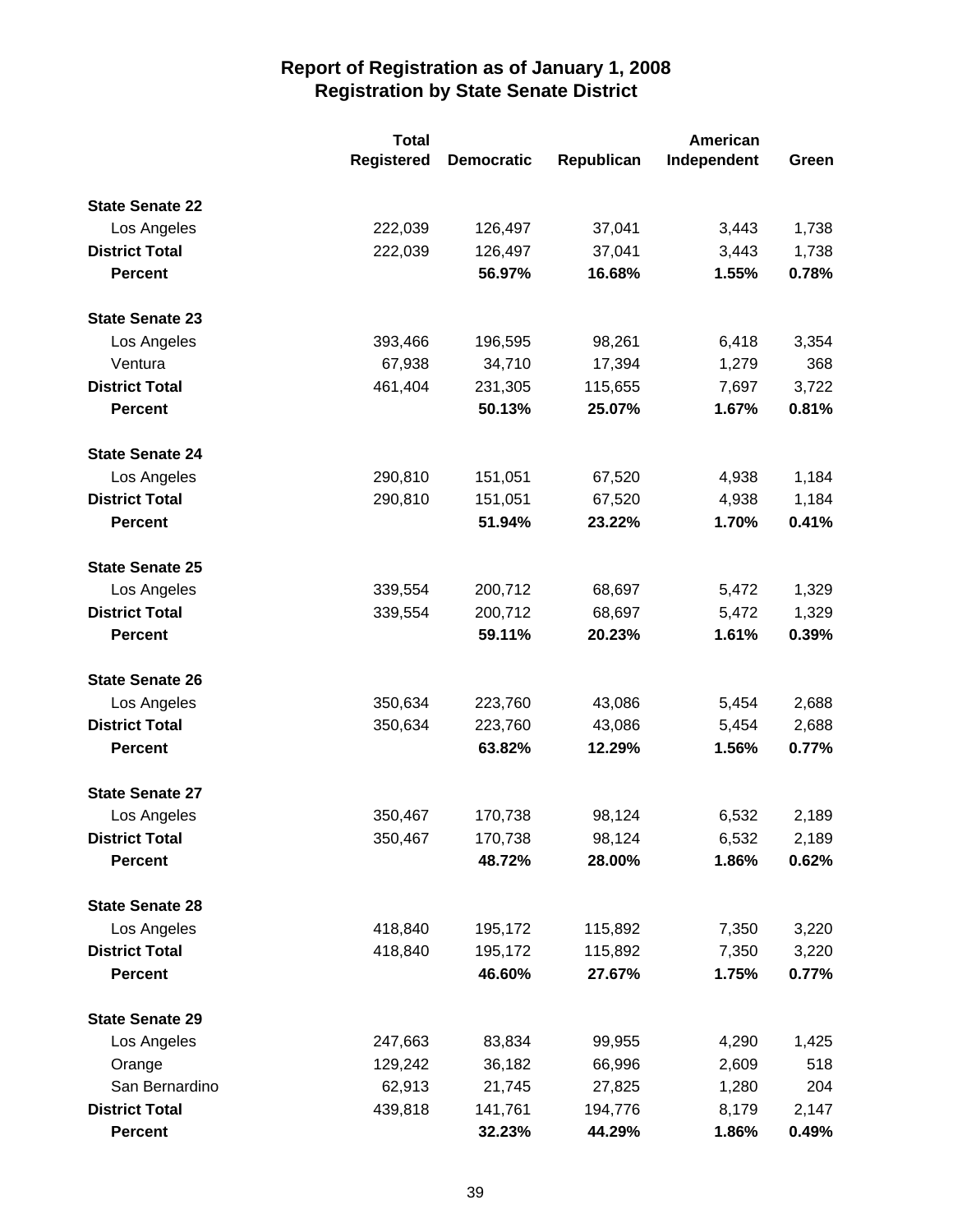|                        | Peace and   |         | <b>Decline to</b> |              |
|------------------------|-------------|---------|-------------------|--------------|
|                        | Libertarian | Freedom | Other             | <b>State</b> |
| <b>State Senate 22</b> |             |         |                   |              |
| Los Angeles            | 904         | 2,475   | 1,448             | 48,493       |
| <b>District Total</b>  | 904         | 2,475   | 1,448             | 48,493       |
| <b>Percent</b>         | 0.41%       | 1.11%   | 0.65%             | 21.84%       |
| <b>State Senate 23</b> |             |         |                   |              |
| Los Angeles            | 2,190       | 1,118   | 3,647             | 81,883       |
| Ventura                | 269         | 278     | 623               | 13,017       |
| <b>District Total</b>  | 2,459       | 1,396   | 4,270             | 94,900       |
| <b>Percent</b>         | 0.53%       | 0.30%   | 0.93%             | 20.57%       |
| <b>State Senate 24</b> |             |         |                   |              |
| Los Angeles            | 1,071       | 2,556   | 1,745             | 60,745       |
| <b>District Total</b>  | 1,071       | 2,556   | 1,745             | 60,745       |
| <b>Percent</b>         | 0.37%       | 0.88%   | 0.60%             | 20.89%       |
| <b>State Senate 25</b> |             |         |                   |              |
| Los Angeles            | 1,167       | 2,307   | 3,468             | 56,402       |
| <b>District Total</b>  | 1,167       | 2,307   | 3,468             | 56,402       |
| <b>Percent</b>         | 0.34%       | 0.68%   | 1.02%             | 16.61%       |
| <b>State Senate 26</b> |             |         |                   |              |
| Los Angeles            | 1,503       | 2,090   | 3,316             | 68,737       |
| <b>District Total</b>  | 1,503       | 2,090   | 3,316             | 68,737       |
| <b>Percent</b>         | 0.43%       | 0.60%   | 0.95%             | 19.60%       |
| <b>State Senate 27</b> |             |         |                   |              |
| Los Angeles            | 1,684       | 2,344   | 2,406             | 66,450       |
| <b>District Total</b>  | 1,684       | 2,344   | 2,406             | 66,450       |
| <b>Percent</b>         | 0.48%       | 0.67%   | 0.69%             | 18.96%       |
| <b>State Senate 28</b> |             |         |                   |              |
| Los Angeles            | 2,418       | 1,839   | 3,691             | 89,258       |
| <b>District Total</b>  | 2,418       | 1,839   | 3,691             | 89,258       |
| <b>Percent</b>         | 0.58%       | 0.44%   | 0.88%             | 21.31%       |
| <b>State Senate 29</b> |             |         |                   |              |
| Los Angeles            | 1,154       | 906     | 1,637             | 54,462       |
| Orange                 | 694         | 323     | 562               | 21,358       |
| San Bernardino         | 269         | 163     | 353               | 11,074       |
| <b>District Total</b>  | 2,117       | 1,392   | 2,552             | 86,894       |
| <b>Percent</b>         | 0.48%       | 0.32%   | 0.58%             | 19.76%       |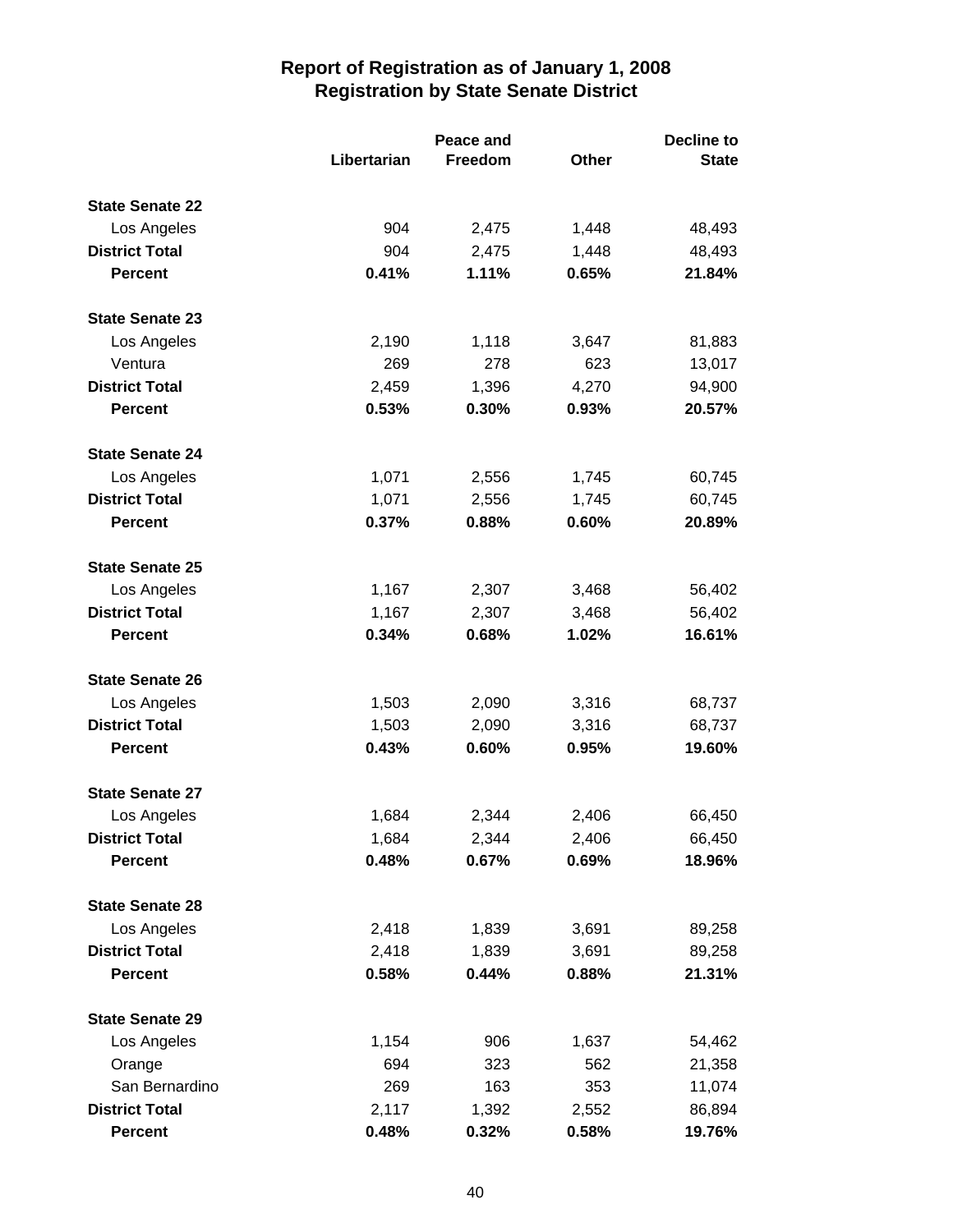|                        | <b>Total</b>      |                   |            | American    |       |
|------------------------|-------------------|-------------------|------------|-------------|-------|
|                        | <b>Registered</b> | <b>Democratic</b> | Republican | Independent | Green |
|                        |                   |                   |            |             |       |
| <b>State Senate 30</b> |                   |                   |            |             |       |
| Los Angeles            | 300,991           | 164,049           | 74,412     | 4,738       | 1,140 |
| <b>District Total</b>  | 300,991           | 164,049           | 74,412     | 4,738       | 1,140 |
| <b>Percent</b>         |                   | 54.50%            | 24.72%     | 1.57%       | 0.38% |
| <b>State Senate 31</b> |                   |                   |            |             |       |
| Riverside              | 135,284           | 51,822            | 53,167     | 3,645       | 705   |
| San Bernardino         | 261,230           | 85,736            | 121,892    | 6,786       | 1,319 |
| <b>District Total</b>  | 396,514           | 137,558           | 175,059    | 10,431      | 2,024 |
| <b>Percent</b>         |                   | 34.69%            | 44.15%     | 2.63%       | 0.51% |
| <b>State Senate 32</b> |                   |                   |            |             |       |
| Los Angeles            | 44,047            | 22,868            | 11,343     | 791         | 206   |
| San Bernardino         | 228,525           | 107,588           | 74,871     | 5,131       | 761   |
| <b>District Total</b>  | 272,572           | 130,456           | 86,214     | 5,922       | 967   |
| <b>Percent</b>         |                   | 47.86%            | 31.63%     | 2.17%       | 0.35% |
| <b>State Senate 33</b> |                   |                   |            |             |       |
| Orange                 | 518,617           | 141,216           | 260,063    | 10,900      | 2,519 |
| <b>District Total</b>  | 518,617           | 141,216           | 260,063    | 10,900      | 2,519 |
| <b>Percent</b>         |                   | 27.23%            | 50.15%     | 2.10%       | 0.49% |
| <b>State Senate 34</b> |                   |                   |            |             |       |
| Orange                 | 293,822           | 120,488           | 108,301    | 5,587       | 1,152 |
| <b>District Total</b>  | 293,822           | 120,488           | 108,301    | 5,587       | 1,152 |
| <b>Percent</b>         |                   | 41.01%            | 36.86%     | 1.90%       | 0.39% |
| <b>State Senate 35</b> |                   |                   |            |             |       |
| Orange                 | 535,251           | 154,710           | 250,146    | 11,475      | 3,583 |
| <b>District Total</b>  | 535,251           | 154,710           | 250,146    | 11,475      | 3,583 |
| <b>Percent</b>         |                   | 28.90%            | 46.73%     | 2.14%       | 0.67% |
| <b>State Senate 36</b> |                   |                   |            |             |       |
| Riverside              | 110,591           | 26,632            | 58,579     | 2,827       | 364   |
| San Diego              | 341,788           | 97,890            | 160,943    | 8,646       | 1,571 |
| <b>District Total</b>  | 452,379           | 124,522           | 219,522    | 11,473      | 1,935 |
| <b>Percent</b>         |                   | 27.53%            | 48.53%     | 2.54%       | 0.43% |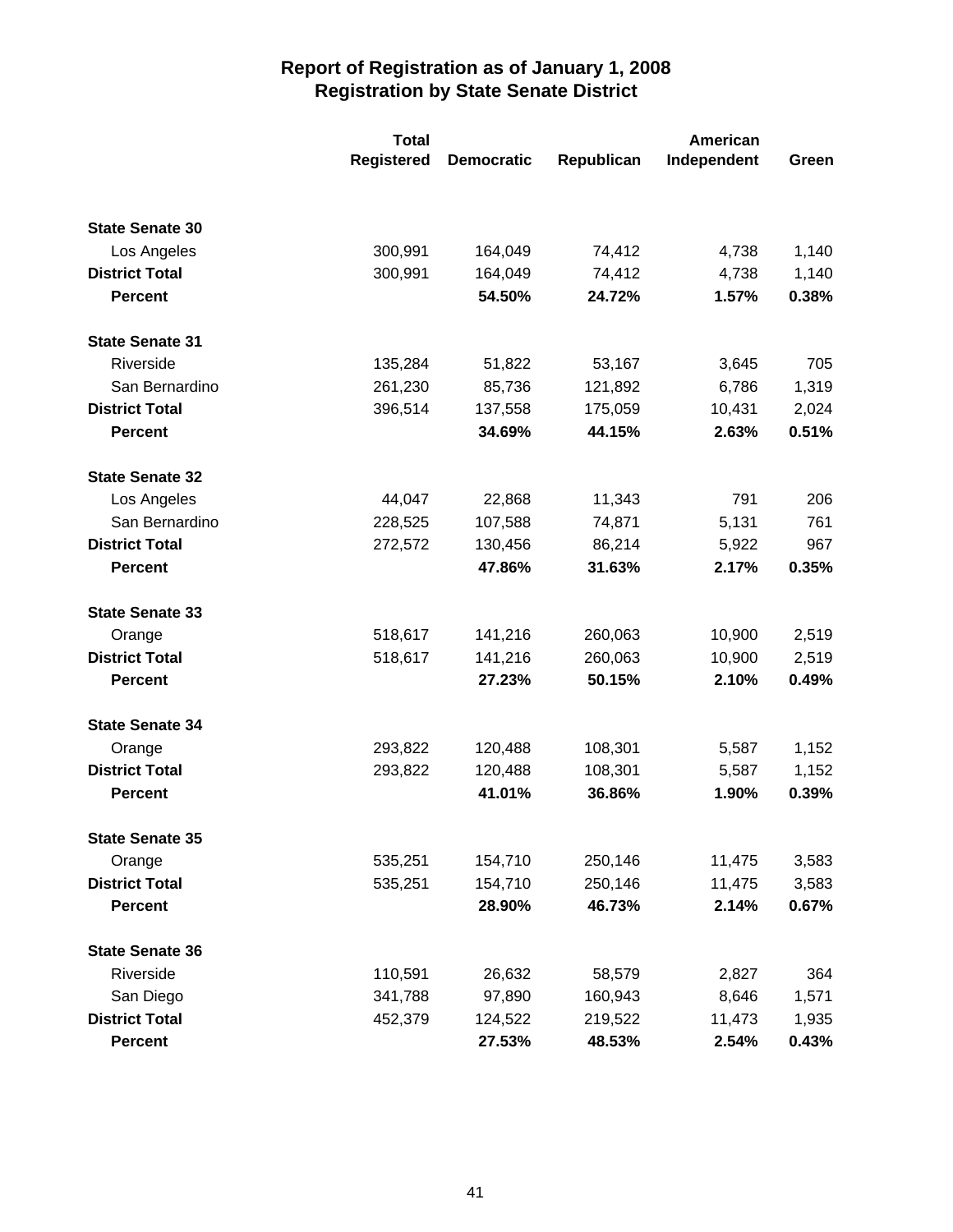|                        | Peace and   |         |              | <b>Decline to</b> |
|------------------------|-------------|---------|--------------|-------------------|
|                        | Libertarian | Freedom | <b>Other</b> | <b>State</b>      |
|                        |             |         |              |                   |
| <b>State Senate 30</b> |             |         |              |                   |
| Los Angeles            | 1,052       | 2,935   | 1,847        | 50,818            |
| <b>District Total</b>  | 1,052       | 2,935   | 1,847        | 50,818            |
| <b>Percent</b>         | 0.35%       | 0.98%   | 0.61%        | 16.88%            |
| <b>State Senate 31</b> |             |         |              |                   |
| Riverside              | 760         | 643     | 1,074        | 23,468            |
| San Bernardino         | 1,303       | 641     | 1,429        | 42,124            |
| <b>District Total</b>  | 2,063       | 1,284   | 2,503        | 65,592            |
| <b>Percent</b>         | 0.52%       | 0.32%   | 0.63%        | 16.54%            |
| <b>State Senate 32</b> |             |         |              |                   |
| Los Angeles            | 155         | 433     | 251          | 8,000             |
| San Bernardino         | 855         | 1,163   | 1,204        | 36,952            |
| <b>District Total</b>  | 1,010       | 1,596   | 1,455        | 44,952            |
| <b>Percent</b>         | 0.37%       | 0.59%   | 0.53%        | 16.49%            |
| <b>State Senate 33</b> |             |         |              |                   |
| Orange                 | 3,510       | 1,054   | 2,132        | 97,223            |
| <b>District Total</b>  | 3,510       | 1,054   | 2,132        | 97,223            |
| <b>Percent</b>         | 0.68%       | 0.20%   | 0.41%        | 18.75%            |
| <b>State Senate 34</b> |             |         |              |                   |
| Orange                 | 1,651       | 1,330   | 1,520        | 53,793            |
| <b>District Total</b>  | 1,651       | 1,330   | 1,520        | 53,793            |
| <b>Percent</b>         | 0.56%       | 0.45%   | 0.52%        | 18.31%            |
| <b>State Senate 35</b> |             |         |              |                   |
| Orange                 | 4,192       | 1,346   | 2,651        | 107,148           |
| <b>District Total</b>  | 4,192       | 1,346   | 2,651        | 107,148           |
| <b>Percent</b>         | 0.78%       | 0.25%   | 0.50%        | 20.02%            |
| <b>State Senate 36</b> |             |         |              |                   |
| Riverside              | 522         | 198     | 824          | 20,645            |
| San Diego              | 2,176       | 595     | 2,206        | 67,761            |
| <b>District Total</b>  | 2,698       | 793     | 3,030        | 88,406            |
| Percent                | 0.60%       | 0.18%   | 0.67%        | 19.54%            |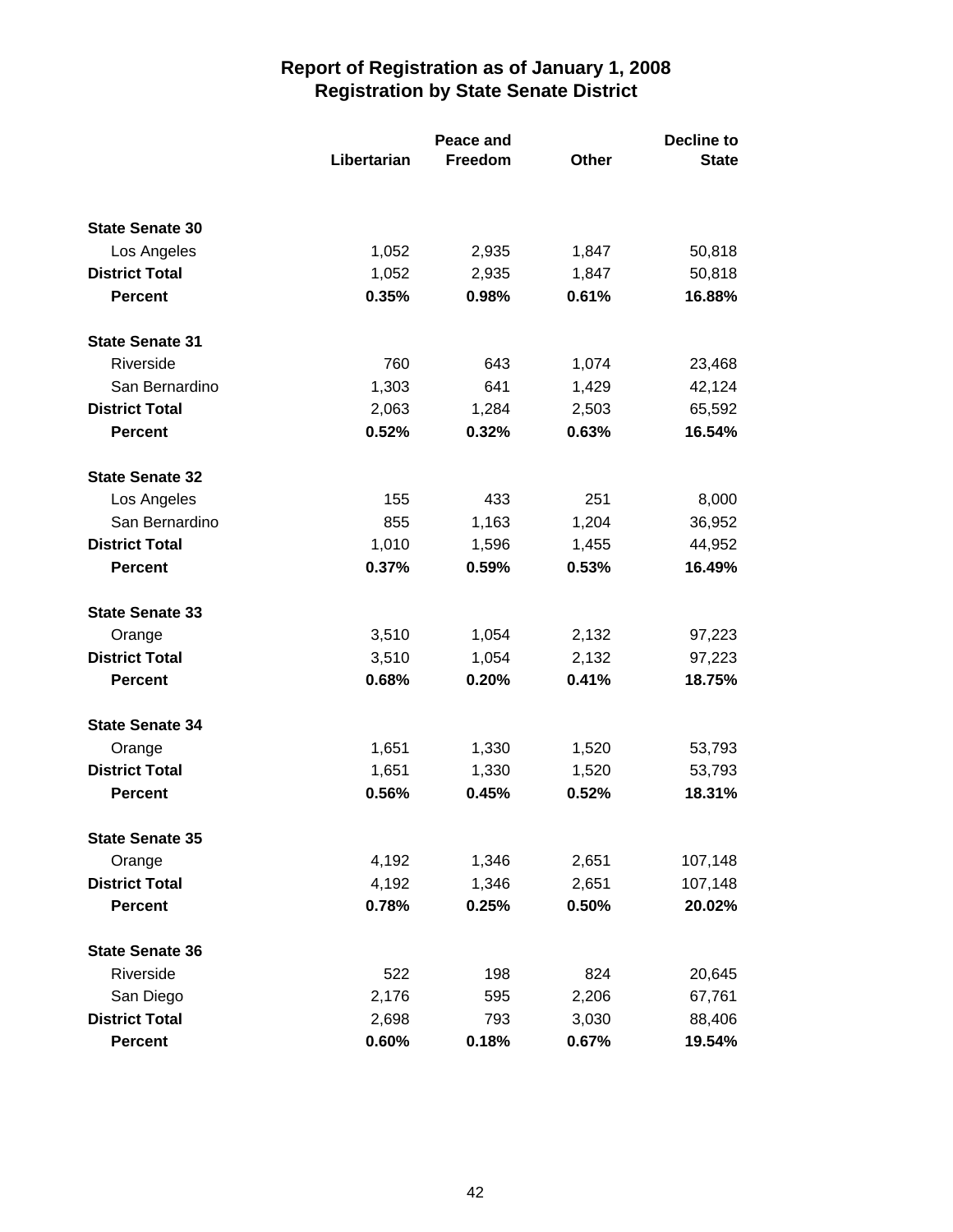|                        | <b>Total</b>      |                   |            | American    |         |
|------------------------|-------------------|-------------------|------------|-------------|---------|
|                        | <b>Registered</b> | <b>Democratic</b> | Republican | Independent | Green   |
| <b>State Senate 37</b> |                   |                   |            |             |         |
| Riverside              | 413,043           | 144,030           | 183,850    | 10,265      | 1,353   |
| <b>District Total</b>  | 413,043           | 144,030           | 183,850    | 10,265      | 1,353   |
| <b>Percent</b>         |                   | 34.87%            | 44.51%     | 2.49%       | 0.33%   |
| <b>State Senate 38</b> |                   |                   |            |             |         |
| Orange                 | 55,652            | 13,161            | 29,332     | 1,455       | 367     |
| San Diego              | 356,298           | 102,589           | 159,113    | 9,286       | 2,138   |
| <b>District Total</b>  | 411,950           | 115,750           | 188,445    | 10,741      | 2,505   |
| <b>Percent</b>         |                   | 28.10%            | 45.74%     | 2.61%       | 0.61%   |
| <b>State Senate 39</b> |                   |                   |            |             |         |
| San Diego              | 392,288           | 157,865           | 121,493    | 9,097       | 3,561   |
| <b>District Total</b>  | 392,288           | 157,865           | 121,493    | 9,097       | 3,561   |
| <b>Percent</b>         |                   | 40.24%            | 30.97%     | 2.32%       | 0.91%   |
| <b>State Senate 40</b> |                   |                   |            |             |         |
| Imperial               | 52,358            | 28,547            | 13,561     | 984         | 114     |
| Riverside              | 60,724            | 27,303            | 23,723     | 1,056       | 123     |
| San Diego              | 189,192           | 82,224            | 56,976     | 3,885       | 902     |
| <b>District Total</b>  | 302,274           | 138,074           | 94,260     | 5,925       | 1,139   |
| <b>Percent</b>         |                   | 45.68%            | 31.18%     | 1.96%       | 0.38%   |
| <b>State Total</b>     | 15,537,046        | 6,636,067         | 5,197,897  | 323,876     | 131,185 |
| <b>Percent</b>         |                   | 42.71%            | 33.45%     | 2.08%       | 0.84%   |